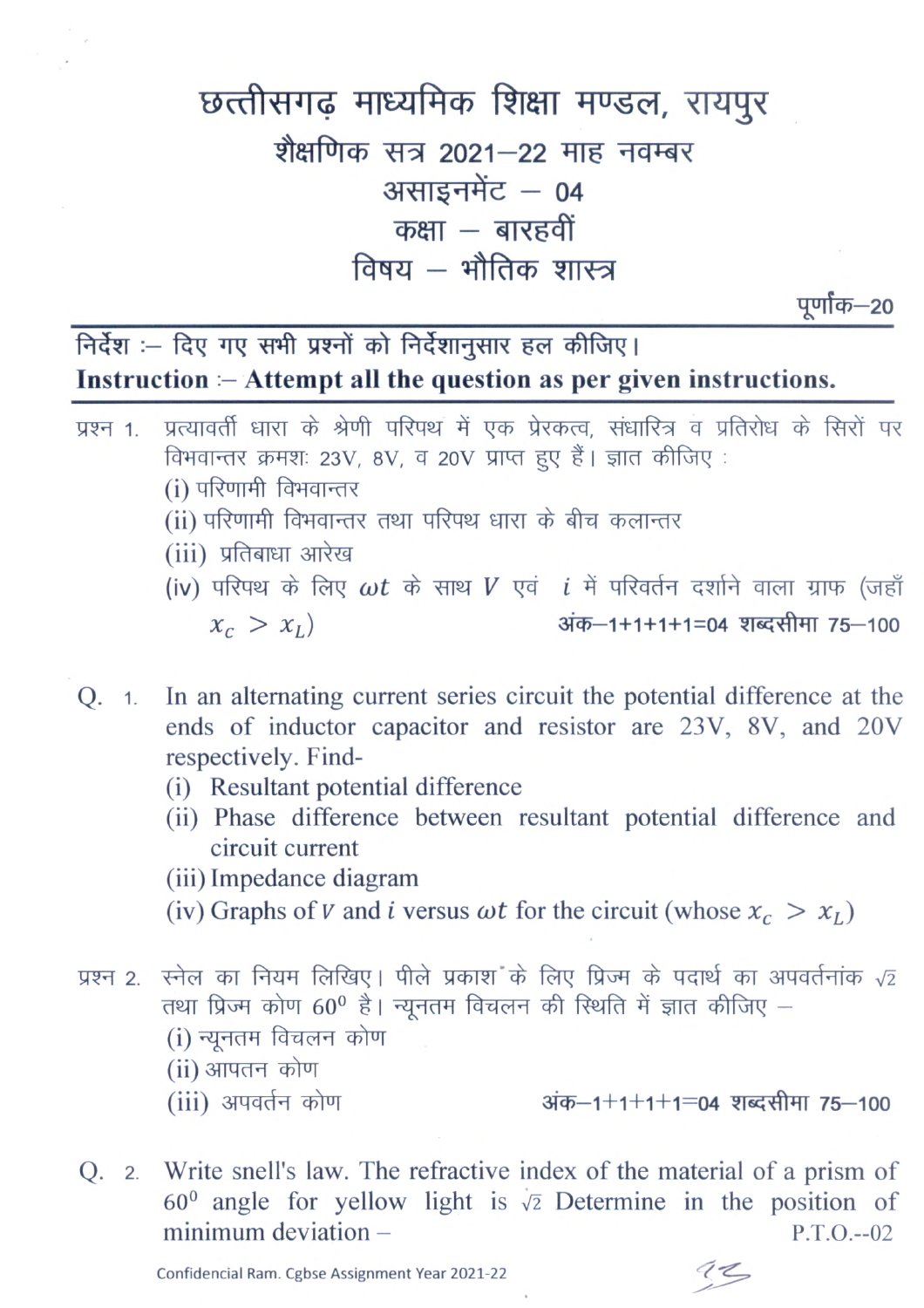$:: 02 ::$ 

(i) angle of minimum deviation

(ii) angle of incidence

(iii) angle of refraction

प्रश्न 3. प्रकाशिक यंत्र की विभेदन क्षमता को समझाइए। दूरदर्शी की विभेदन क्षमता कैसे बढ़ा सकते हैं?

> एक तारे से 6000Å तरंग दैर्घ्य का प्रकाश आ रहा है। किसी दूरदर्शी के विभेदन की सीमा क्या होगी यदि उसके अभिदृश्यक का ब्यास 240 cm. है।

> > अंक–1+1 +2 =04 शब्दसीमा 75–100

Explain resolving power of an optical instrument. How resolving Q. 3. power of a telescope can be increased?

Light of wave lenth 6000Å is coming from a star. What is the limit of resolution of a telescope whose objective has a diameter of  $240 \text{ cm}$ .

- (a) मानव चिकित्सा में प्रयुक्त होने वाले दो विद्युतचुम्बकीय तरंगों के नाम लिखिए। प्रश्न 4. इन दो तरंगों में से किसकों आवृत्ति अधिक होती है? (b) निम्नलिखित तरंग दैर्ध्य वैद्युत चुम्बकीय वर्णक्रम के किन क्षेत्रों में पड़ती है?  $(i)$  1µ (माइक्रान)  $(ii) 6563Å$  $(iii)$  820Å  $(iv)$  1Å अंक–2+2 = 04 शब्दसीमा 75–100
- (a) Name the two electromagnetic waves used in human medication. Q. 4. Which one of these two has more frequency?

(b) In which region of the electromagnetic spectrum the following wavelengths fall -

(i)  $1\mu$  (micron)

- $(ii) 6563Å$
- $(iii)$  820Å
- $(v)$  1Å

निम्न बिन्दुओं के आधार पर ट्रान्सफार्मर की व्याख्या कीजिए – प्रश्न 5.

- (i) नामांकित रेखाचित्र -
- (ii) कार्य सिद्धान्त
- (iii) परिणमन अनुपात का सूत्र

अंक-1+2+1 = 04 शब्दसीमा 75-100  $P.T.O...03$ 

Confidencial Ram. Cgbse Assignment Year 2021-22